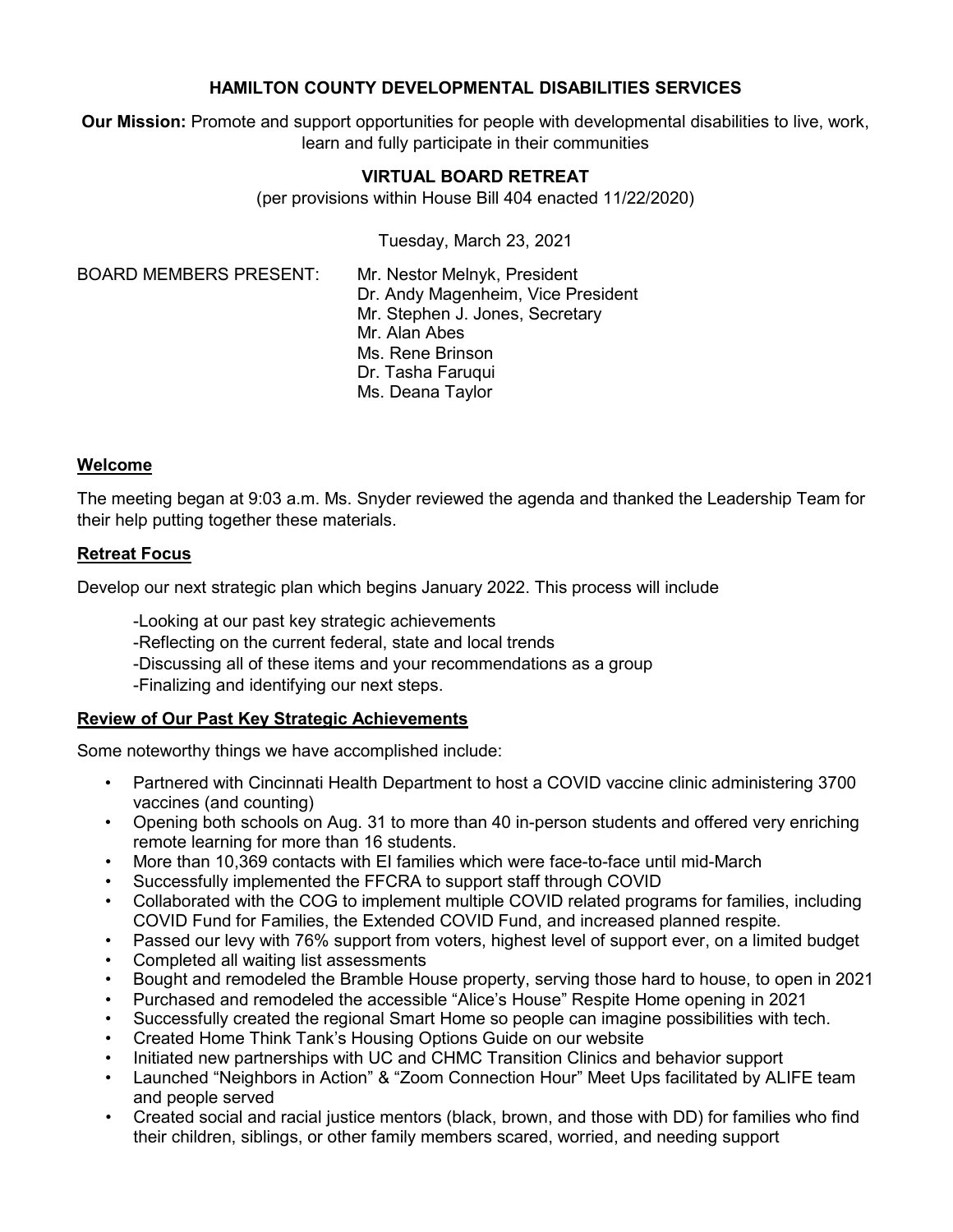# **Key Federal and State Trends that May Impact our Strategic Planning**

#### *Financial/Fiscal Trends and Factors*

- DSP wages- Current proposal from stakeholders for a 5% rate increase for each year of the biennium across all waiver services from state GRF
	- Estimated statewide cost is \$39 million/year
	- If approved, this will likely to impact county board cost in the future
	- Influx of one-time funds from COVID relief –may result in pressure to increase rates based on this one-time revenue stream
- Minimum wage discussions- Current rates based on paying DSPs an average of about \$13.23/hr. in 2021, many organizations aiming for \$15/hr.
- There is an increased demand for County Board fiscal responsibility and transparency
	- The State has required a more detailed cost report, cost/cash projections and updated business manager certification requirements, etc.
	- Some County Boards are in financial trouble which could impact us down the road
	- The Waiver Match calculations are not something written in statute and could change as more counties struggle financially with passing levies. The state makes the decision about how to allocate the funds.
	- Do we have a contingency plan in place in the event of funding reductions? Over the past year our costs have dramatically decreased. Our cash balance is higher than our projections. We believe we will have time to make adjustments should challenges arise.
	- Services are shifting from congregate services to more individualized services
	- Projecting transportation costs will be challenging given the changing service environment

#### *State and Federal Priorities in Services*

- Multi-system youth
	- This is a legislative priority and an area we expect to see additional funding
	- Increased focus on collaboration across systems/family centered supports
	- Growing numbers of children and adults have intensive needs that may require residential and respite needs
	- Behavior Support Staff have seen 54 new referrals in the past 4 months
	- 40% of these new referrals are for young adults with intense/severe needs
	- More new intakes (3 a week on average) that have complex needs
	- Many have mental health/DD dual diagnosis needs and supports
- Community employment
	- Integrated employment definition/14c discussions at the federal level
	- Basic Employment Skills & Training (BEST)- 5 years to move individuals out of legacy programs to community based employment
- Ohio Individual Service Plan (ISP)
	- Statewide assessment and ISPs are being developed to increase consistency across counties
	- We must use the new ISP but there are some things we may need to adapt
- Statewide streamlining and simplification efforts-we are very supportive of these efforts
	- Streamlining services in waivers and clarifying information about our system
	- Reducing administrative complexity for SSAs and providers
- Possible renewed focus on regionalization
	- CB history regarding shared services and regionalization/COVID pressure

#### *Lessons from COVID*

- The future of work
	- More emphasis in teleworking/working off-site
	- Boards are looking at how to do this moving forward
- Technology and the digital divide
	- Leveraging technology- benefits and challenges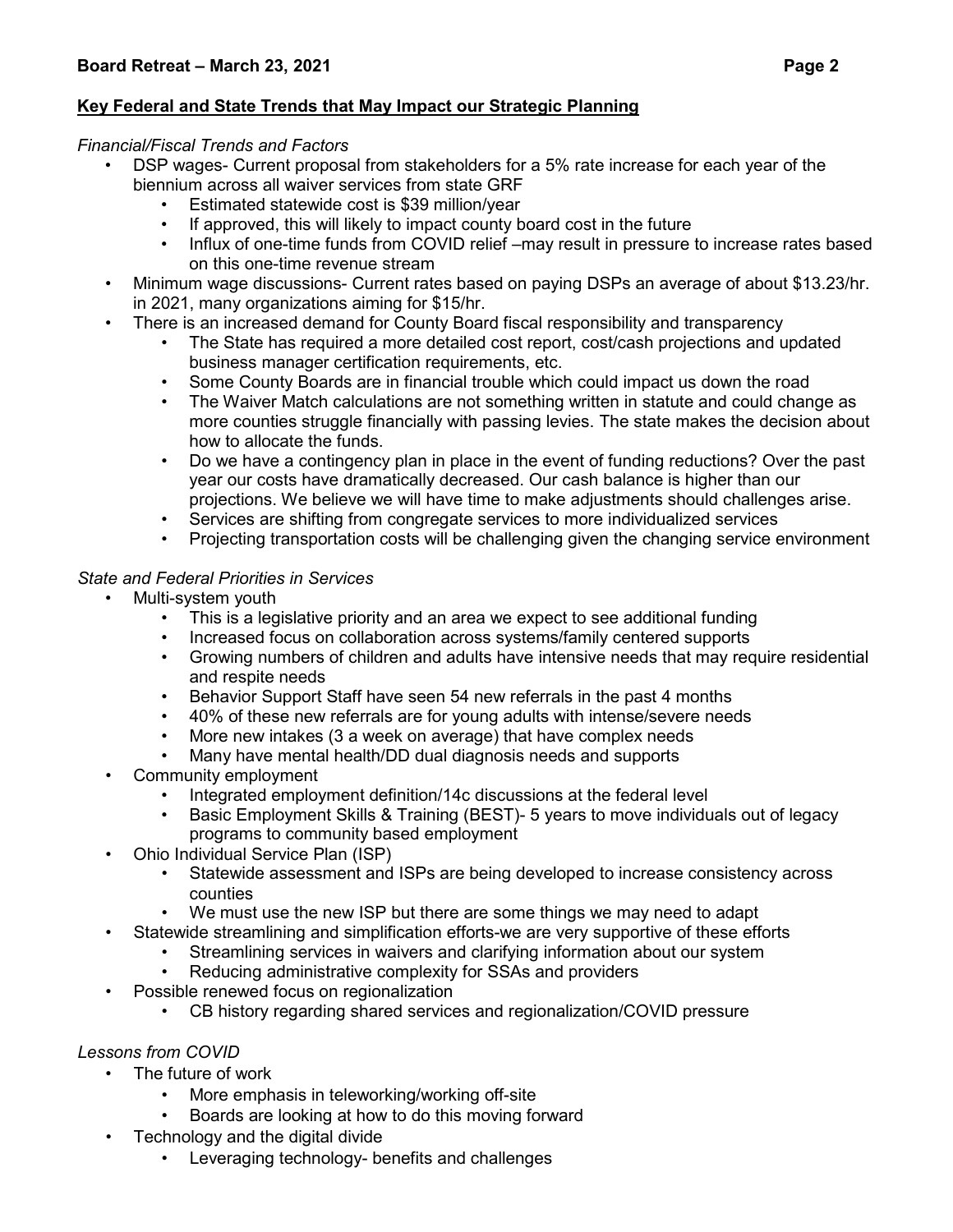#### **Board Retreat – March 23, 2021 Page 3**

- Virtual meetings have allowed more individuals to participate out of convenience
- Addressing disparities in access to technology/technology skills
- Reimagining advocacy and emerging post-COVID

# Other trends?

- Tax Levy Review Recommendations need to be addressed and incorporated into our planning
	- One recommendation was to explore other revenue streams
	- The mid-term review is coming up
- Create the solutions we seek for the people we serve (Eric Metzger)

# **Pressures or Opportunities We Want to Focus On?**

The examples provided for discussion include-

- DSP wages
- Minimum wage
- Increased demand for CB fiscal responsibility and transparency
- Multi-system youth
- Children and adults with intensive needs/growing numbers
- Community employment
- Ohio Individual Service Plan (ISP)
- Statewide streamlining and simplification efforts
- Possible renewed focus on regionalization
- The future of work post-COVID
- Technology and the digital divide
- Reimagining advocacy and emerging post-COVID

# **Pressures …Opportunities Identified by the Board and Leadership Team**

• Educate the medical community so they can be more responsive to individuals with DD

- Improvement is needed for the transition from pediatric to adult care in complex patients
- Transition from EI school districts -back to the county board is poor
- Look for resources/grants to support EI-School-Adult Services transitions
- The 3 pronged approach to transition should be services, school and medical-make it the standard to involve the school, the physician and service providers during transitions
- Eric, Sean Bostic, and advisors with disabilities have been asked to provide input to UC Doctors/Workgroup who aim to create a disability medical center as a national, best practice model
- Educate the medical community to help doctors become more comfortable treating patients with DD
- Be a resource for physicians who want information and aren't sure where to go
- Change the culture by educating medical students
- Think long-term about what we want from our partnership with the state and advocate

# **Policy/HR Perspective**

The following questions were used to prompt the discussion.

- How might we incorporate lessons from COVID to modernize the way we support people? To modernize our work environment?
- How do these factors impact us from a HR/policy perspective?
- What other HR/policy related issues will be crucial to our success moving forward?

# Five guiding values we will follow as we plan the future of work.

- 1. Service will not be compromised
- 2. We will continue to be good financial stewards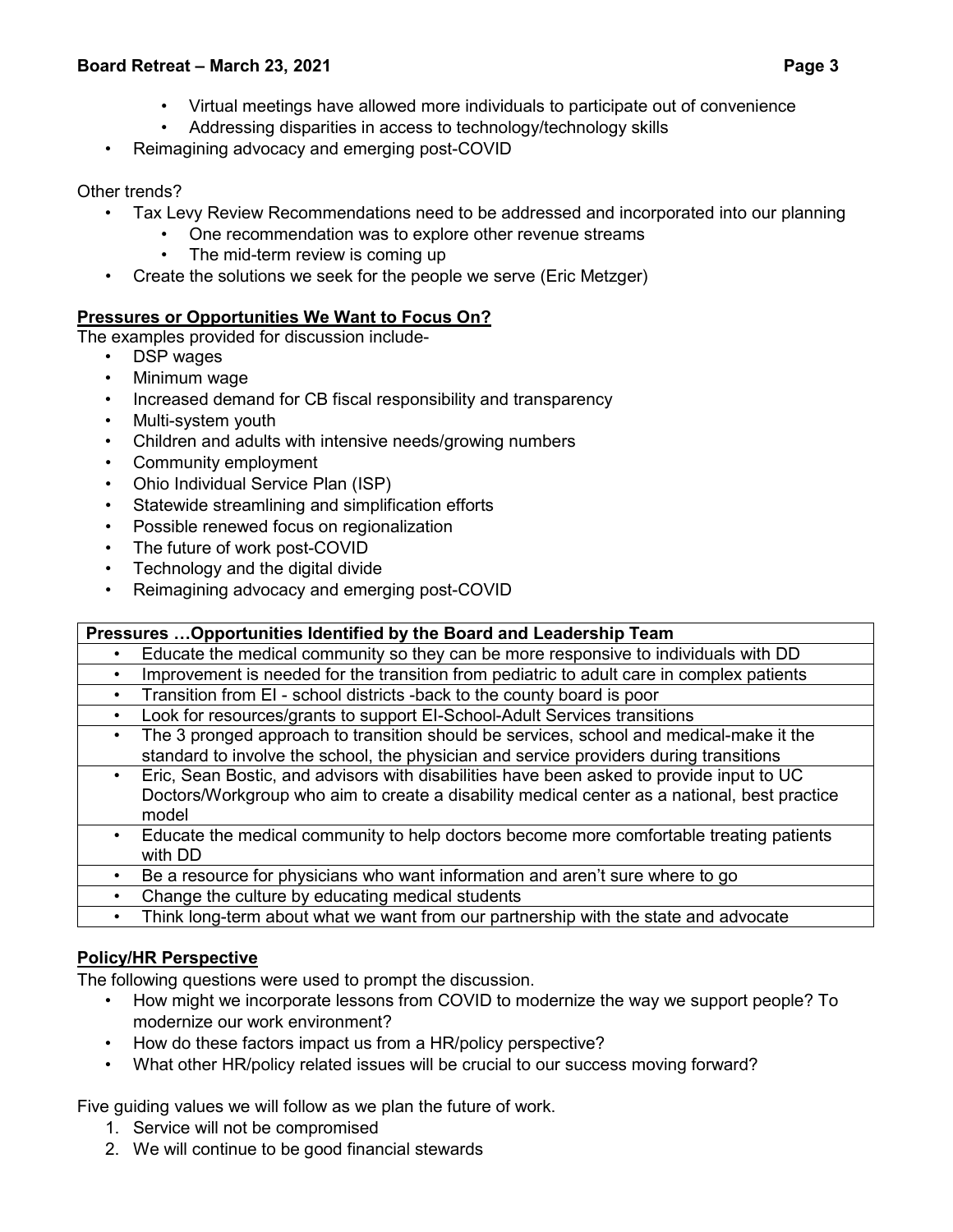- 3. Support employees so they have opportunities to connect with other employees
- 4. Update our policies and procedures so expectations and process is clearly defined
- 5. Maintain employee safety

# **Policy/HR Recommendations**

- Survey staff to get a pulse on the culture to see how it has been impacted by COVID & solicit staff input on how to move forward
- Apply for *Top Workplaces.* Their surveys are employee and culture centered
- Have a dialog with employees around safety-are there any special or unique concerns
- Do Cultural Competency and Empathy training-focus more on training efforts
- Identify our future leaders and develop our "bench"
- Optimize the use of virtual meetings to minimize wasted time traveling
- Define who is going to work in the system-this is as important as building the system around staff. Some positions are able to work remotely and some are not
- Try to create a "normal" work environment-normalcy will help retain the culture
- Plan for how many people can be in the office and who want to be in the office

# **Finance**

The following questions were used to prompt our discussion

- What are some key areas we need to consider in our financial planning for the future?
- What data will help us monitor our work and progress?
- How can we take the next steps to having cleaner data to drive decisions?
- How do we communicate and highlight our stewardship/fiscal responsibility?

#### **Financial Recommendations**

- Instill a level of understanding of the importance of timing on our cash balance. Having a balance can be deceiving. Over time, we are looking at an eventual deficit and our service obligations are not flexible. Determine the true financial need.
- Long-range financial forecasting is extremely helpful
- Be prepared to respond to any questions from the TLRC Committee
- "Stress test" our financial projections especially related to services for the aging population. Changing projections may steer our efforts toward more appropriate work
- Tie costs to proposed projects to see the financial impact for informed decision making
- Present an update of the financial picture of the schools since the last board update
- Examine the associated costs of our buildings and determine how they benefit the organization

# **Programs & Services**

The following questions are not all inclusive but were used to prompt our discussion

- How can we strengthen community partnerships to expand our ability to support people with DD?
- Thinking about our stakeholders and crucial points in lifespan, what partnerships will be most helpful—where might we target our attention?
- What are valued supports to our stakeholders?
- What are some key areas for growth and innovation?

# **Programs & Services Recommendations**

| MUI staff are building partnerships with police and will explore expanding this to fire                                                                                                                                                 |
|-----------------------------------------------------------------------------------------------------------------------------------------------------------------------------------------------------------------------------------------|
| departments Alan will connect Jennie to the Hamilton County Fire Chiefs Association                                                                                                                                                     |
| Need programs that fill the gap school districts have with developing social/emotional skills                                                                                                                                           |
| The ODE trend is to focus on the whole child. We can look at this area more and build                                                                                                                                                   |
| relationships with schools. Is there an ODE grant out there that could help?                                                                                                                                                            |
| $\mathbf{r} = \mathbf{r}$ . The contract of the contract of the contract of the contract of the contract of the contract of the contract of the contract of the contract of the contract of the contract of the contract of the contrac |

• Look for organizations that do a great job incorporating individuals with DD into the workforce well and highlight those employers